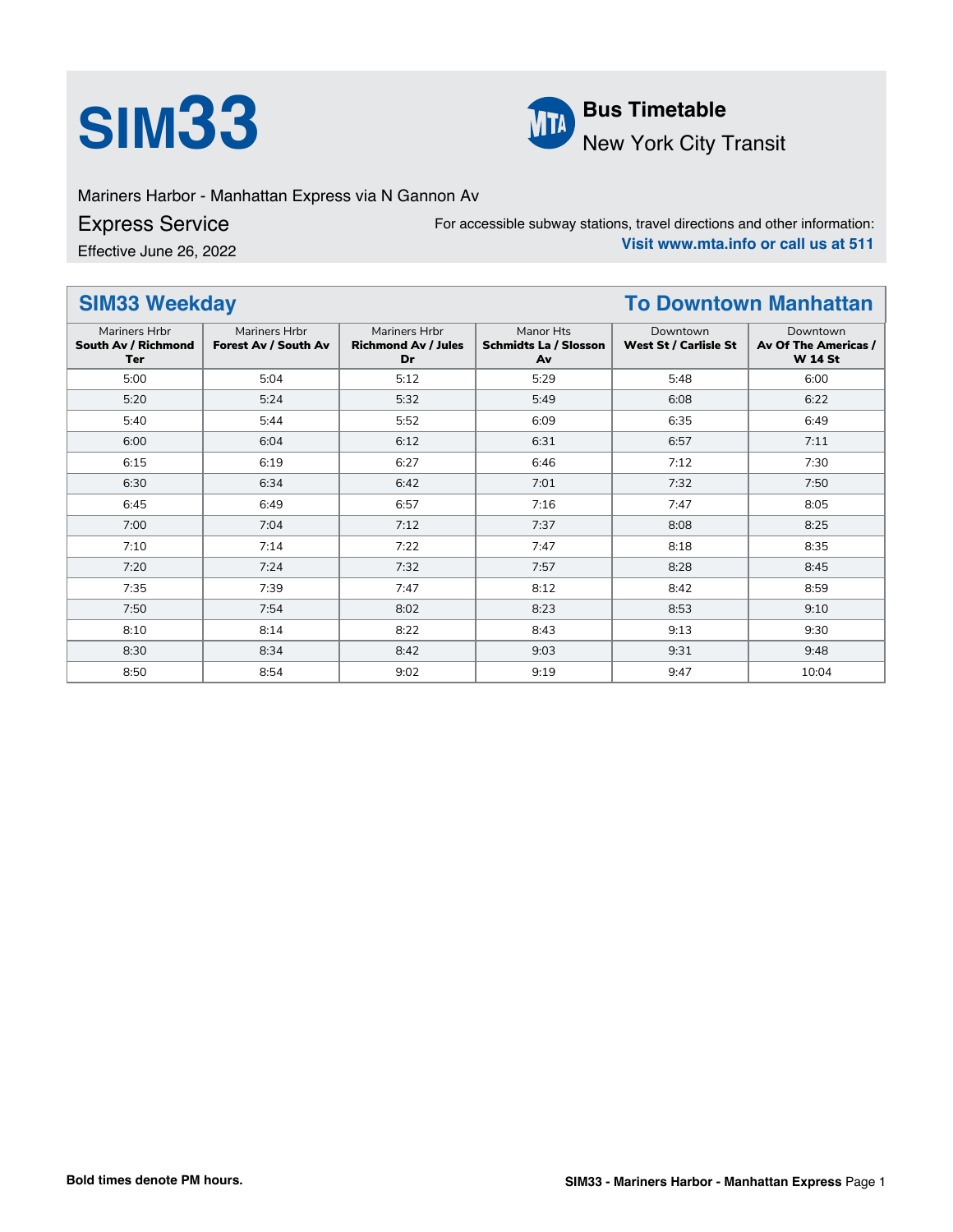# **SIM33 Weekday To Mariners Harbor**

| Downtown           | Downtown             | <b>WTC</b>         | <b>Castleton Crnrs</b>      | Mariners Hrbr                  |  |
|--------------------|----------------------|--------------------|-----------------------------|--------------------------------|--|
| Broadway / E 13 St | West St / N Moore St | Vesey St / West St | <b>Reon Av / Henning St</b> | <b>Richmond Ter / South Av</b> |  |
| 2:40               | 2:55                 | 3:03               | 3:25                        | 3:51                           |  |
| 3:00               | 3:18                 | 3:26               | 3:48                        | 4:14                           |  |
| 3:20               | 3:38                 | 3:46               | 4:08                        | 4:36                           |  |
| 3:40               | 3:58                 | 4:06               | 4:31                        | 4:59                           |  |
| 3:55               | 4:13                 | 4:22               | 4:47                        | 5:15                           |  |
| 4:10               | 4:28                 | 4:37               | 5:02                        | 5:29                           |  |
| 4:25               | 4:43                 | 4:52               | 5:17                        | 5:44                           |  |
| 4:40               | 4:58                 | 5:07               | 5:34                        | 6:01                           |  |
| 4:55               | 5:13                 | 5:23               | 5:50                        | 6:17                           |  |
| 5:10               | 5:28                 | 5:38               | 6:05                        | 6:32                           |  |
| 5:25               | 5:43                 | 5:53               | 6:20                        | 6:47                           |  |
| 5:40               | 5:58                 | 6:08               | 6:32                        | 6:59                           |  |
| 5:55               | 6:13                 | 6:22               | 6:46                        | 7:13                           |  |
| 6:15               | 6:31                 | 6:40               | 7:04                        | 7:28                           |  |
| 6:35               | 6:51                 | 7:00               | 7:19                        | 7:43                           |  |
| 7:00               | 7:16                 | 7:25               | 7:44                        | 8:08                           |  |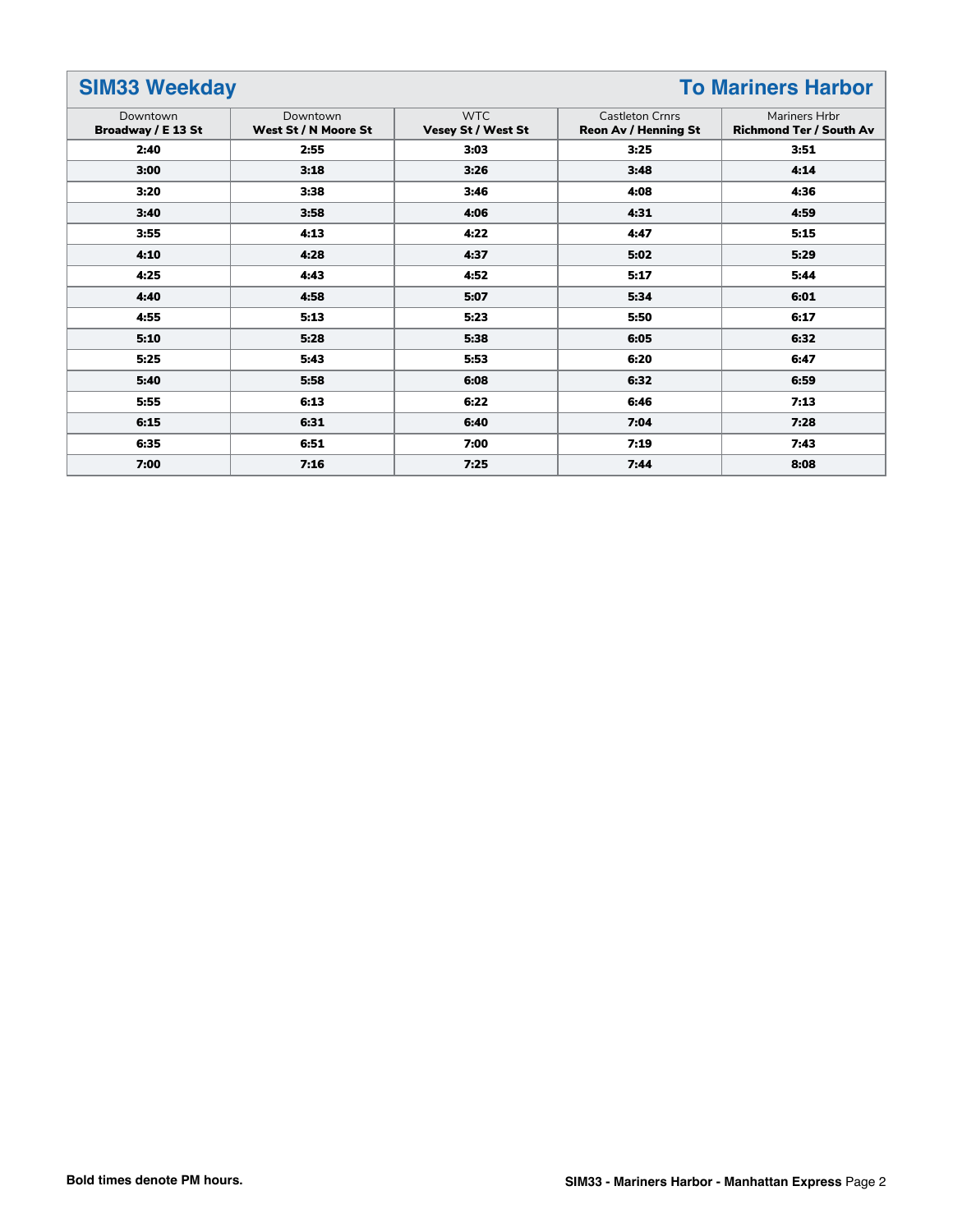

Mariners Harbor - Manhattan Express via N Gannon Av

# Express Service

Effective June 26, 2022

For accessible subway stations, travel directions and other information: **Visit www.mta.info or call us at 511**

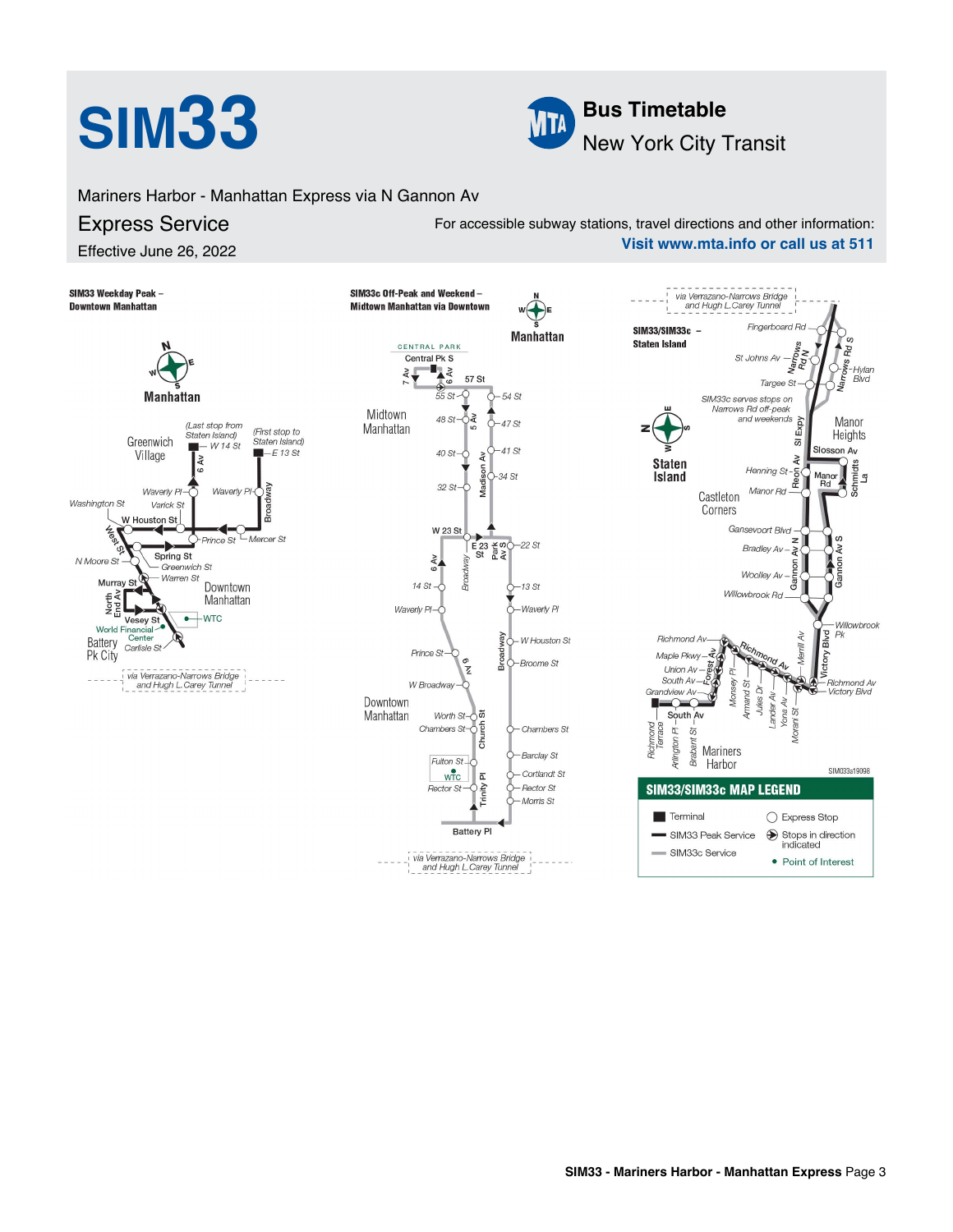**Fares** – MetroCard® is accepted for all MTA New York City trains (including Staten Island Railway - SIR), and, local, Limited-Stop and +SelectBusService buses (at MetroCard fare collection machines). Express buses only accept 7- Day Express Bus Plus MetroCard or Pay-Per-Ride MetroCard. All of our buses and +SelectBusService Coin Fare Collector machines accept exact fare in coins. Dollar bills, pennies, and half-dollar coins are not accepted. OMNY is the MTA's new fare payment system. Use your contactless card or smart device to pay the fare on buses and subways. Visit omny.info for details of the rollout.

**Free Transfers** – Unlimited Ride MetroCard permits free transfers to all but our express buses (between subway and local bus, local bus and local bus etc.) Pay-Per-Ride MetroCard allows one free transfer of equal or lesser value if you complete your transfer within two hours of the time you pay your full fare with the same MetroCard. If you pay your local bus fare with coins, ask for a free electronic paper transfer to use on another local bus.

**Reduced-Fare Benefits** – You are eligible for reduced-fare benefits if you are at least 65 years of age or have a qualifying disability. Benefits are available (except on peak-hour express buses) with proper identification, including Reduced-Fare MetroCard or Medicare card.

**Children** – The subway, SIR, local, Limited-Stop, and +SelectBusService buses permit up to three children, 44 inches tall and under to ride free when accompanied by an adult paying full fare.

**Terms and Conditions** – Fares and MetroCard use are subject to applicable tariffs and conditions of use.

## **Bus Operator Apple Award**

If you think your bus operator deserves an Apple Award--our special recognition for this service, courtesy and professionalism-- go to mta.info/customer-feedback or call 511 and give us the badge or bus number.

## **Holiday Service 2022**

**Reduced weekday service operates on:** Martin Luther King Day\*, Day After Thanksgiving\*.

**Saturday service operates on:** Presidents Day\*, Independence Day, Dec 26.

**Sunday service operates on:** Memorial Day, Labor Day, Thanksgiving Day, Christmas Day+, New Years Day+.

\* Special schedules for these days will be available at [mta.info](https://new.mta.info/) for express routes only.

+ Service information for the day preceding this holiday or holiday weekend will be provided on [mta.info](https://new.mta.info/), and on service notices posted on buses.

Information in this timetable is subject to change without notice. Traffic conditions and weather can affect running time.

| <b>Travel Help and Information</b>                     | <b>IF YOU SEE</b><br><b>SOMETHING, SAY</b><br><b>SOMETHING.</b>                                         |  |
|--------------------------------------------------------|---------------------------------------------------------------------------------------------------------|--|
| One MTA<br>511<br>One Number.<br>Call 511 and say MTA. | Be suspicious of<br>anything<br>unattended.<br>Tell a cop, an MTA<br>employee or call<br>1-888-692-7233 |  |
| TTY/TDD users only 711                                 | (1-888-NYC-SAFE).                                                                                       |  |
| <b>Online:</b> www.mta.info                            |                                                                                                         |  |

**Filing a Title VI Complaint** – MTA New York City Transit ("NYC Transit") and<br>MTA Bus Company are committed to providing non-discriminatory service to<br>ensure that no person is excluded from participation in, or denied the

To request more information about Title VI or to submit a written complaint if you believe that you have been subjected to discrimination, you may contact NYC<br>Transit's Office of Equal Employment Opportunity, 130 Livingston Street, 3rd Floor,<br>Brooklyn, NY 11201.

In addition to your right to file a complaint with NYC Transit and MTA Bus<br>Company, you have the right to file a Title VI complaint with the U.S. Department<br>of Transportation, Federal Transit Administration, Office of Civi